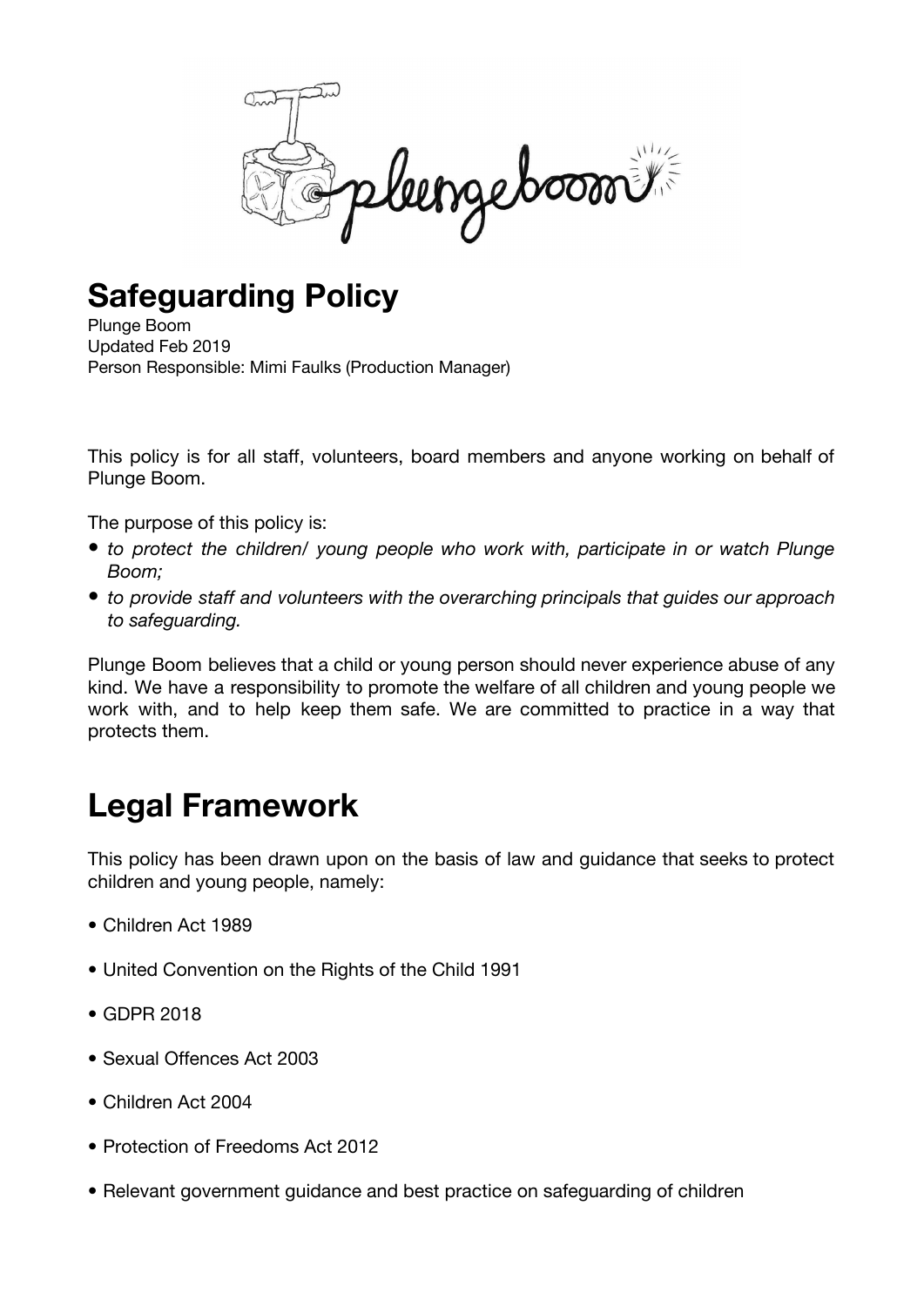

## **Safeguarding Policy**

Plunge Boom Updated Feb 2019 Person Responsible: Mimi Faulks (Production Manager)

## **We recognise that:**

- the welfare of the child is paramount, as enshrined in the Children Act 1989
- all children, regardless of age, disability, gender, racial heritage, religious belief, sexual orientation or identity have a right to equal protection from all types of harm and abuse
- some children are additionally vulnerable because of the impact of previous experiences, their level of dependency, communication needs or other issues
- working in partnership with children, young people, school staff, parents and carers is essential to promoting young people's welfare.

## **We will seek to keep children and young people safe by:**

- valuing them, listening to them and respecting them
- adopting child protection practices and adopting a code of conduct for staff and volunteers
- ensuring our website is safe to use, and sharing information on e-safety with school staff as required
- providing effective supervision for staff and volunteers and a 'Responsible Person' procedure to ensure all issues are promptly reported
- ensuring our staff have the relevant DBS clearance which is kept up to date
- sharing information about child protection with all volunteers and staff